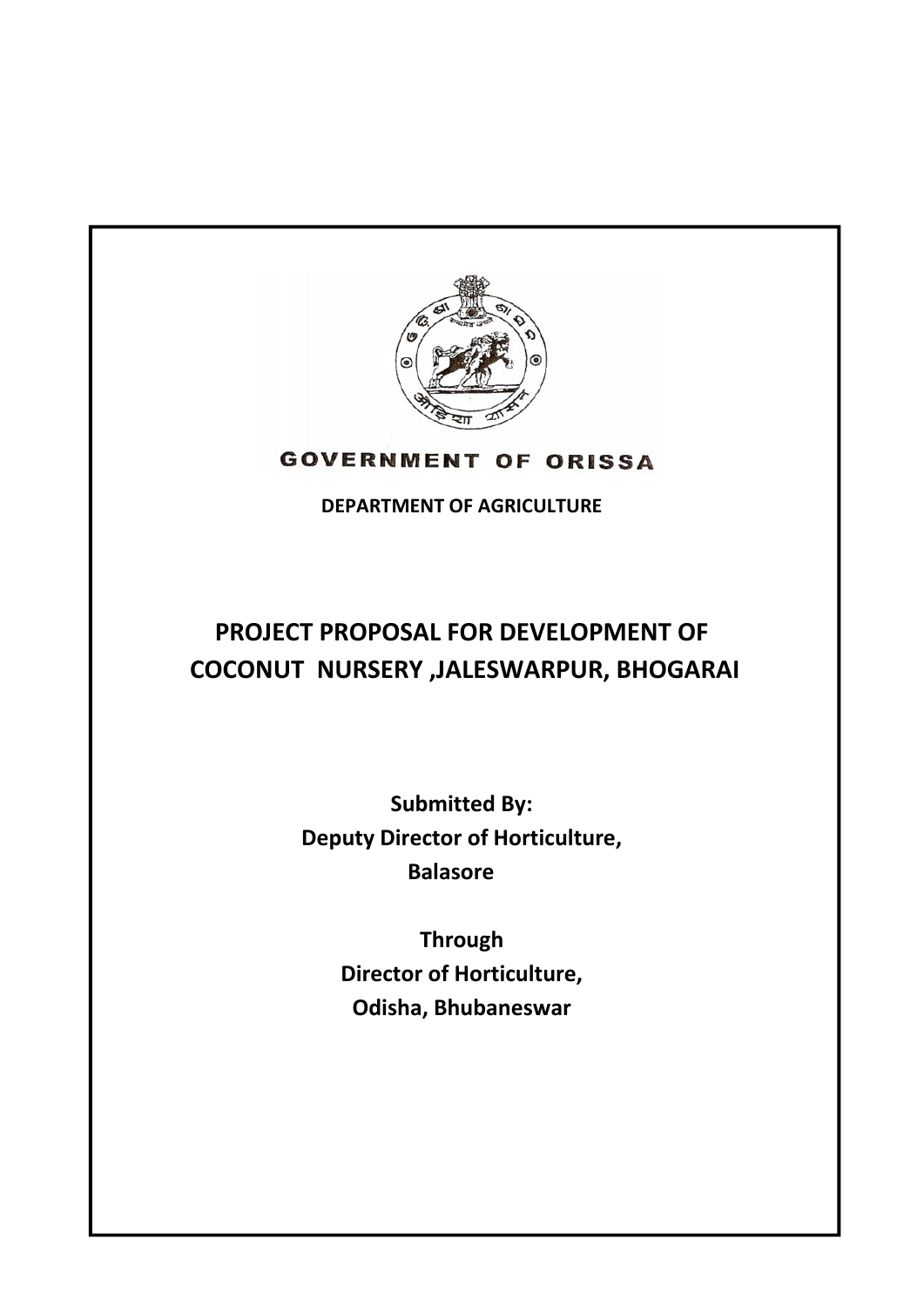# **PROJECT SUMMARY**

| Name of the Project                   | Development of Coconut Nursery,<br>$\ddot{\cdot}$<br>Jaleswarpur, Bhogarai                 |
|---------------------------------------|--------------------------------------------------------------------------------------------|
| Name and address<br>of the executants | : Deputy Director of Horticulture,<br><b>Balasore</b>                                      |
| Proposed Work                         | : 1) Construction of masonry compound wall                                                 |
|                                       | 2) Construction of Godown-cum-watcher shed<br>(60ft. x 12ft)                               |
|                                       | 3) Construction of C.C. Road (width 4 mt x<br>Height 0.3 Mt.) (Sand, CC 1:4:8, C. C(1:2:4) |
|                                       | 4) Digging of Deep Tube well                                                               |
|                                       | 5) Poly House (Tubular Structure )<br>with<br>development of plants                        |
|                                       | 6) Land development & bed Preparation                                                      |
| <b>Proposed Site</b>                  | Coconut Nursery, Jaleswarpur, Bhogarai                                                     |
| Source of fund                        | : Rastriya Krishi Vikash Yojana                                                            |
| <b>Year of Execution</b>              | $: 2016-17$                                                                                |
| <b>Total Project cost</b>             | : Rs. 63.57 lakhs                                                                          |
| 1. Introduction                       |                                                                                            |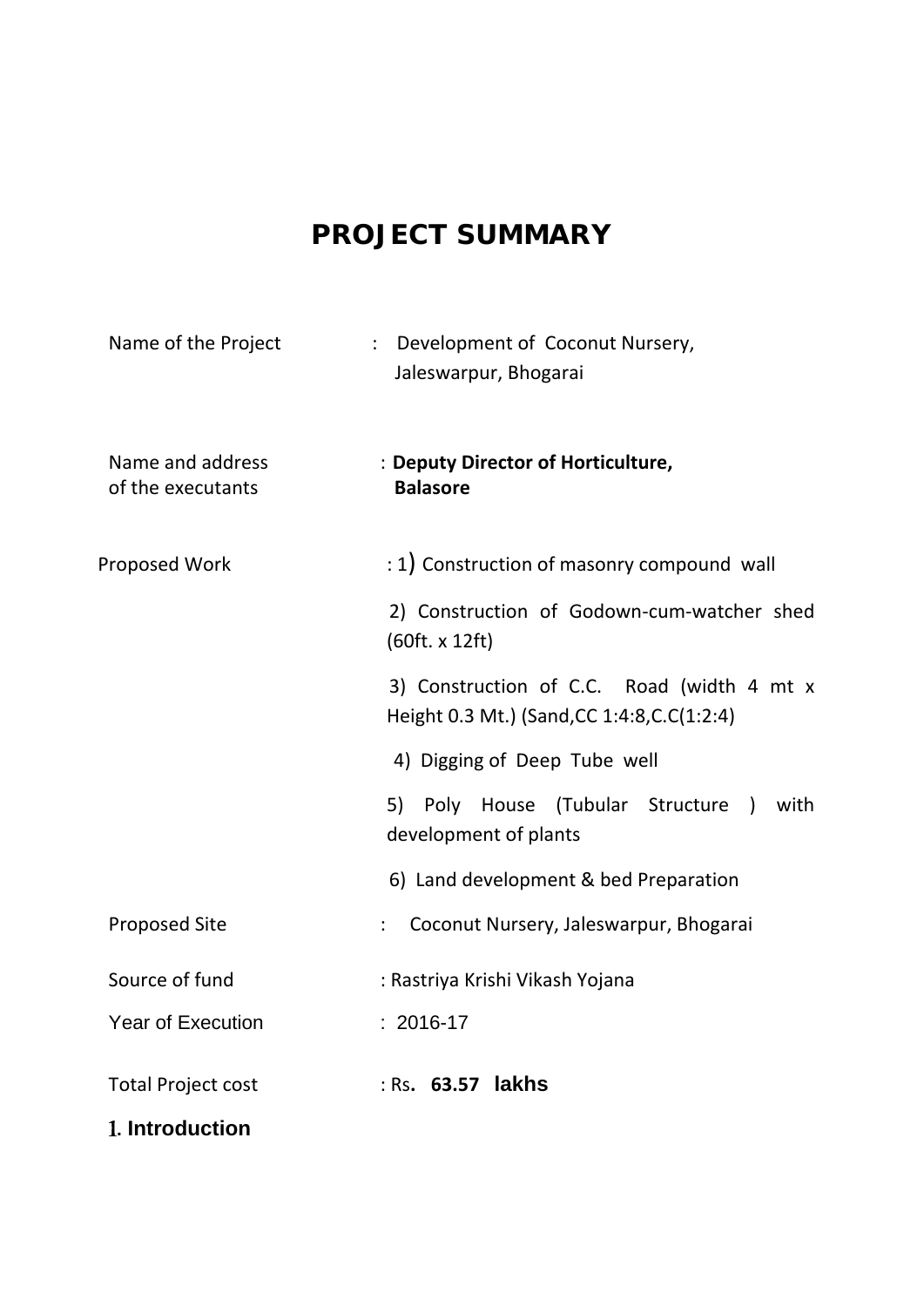In Pre-Independent India Horticulture was almost a pleasantry of elite-Society. After independence it has emerged as the Core-sector in Agriculture of -Late it has transformed as a credible sector for productivity, employment generation & exportpromotion. Domestic-demand coupled with the Overseas-market has augmented the growing economic importance of horticultural crops especially fruits, vegetables & flowers. The domain of domestic-demand is influenced by the boom in income; Population-growth, Changing Consumption-Pattern & growing awareness for betternutrition.

Currently Horticulture-sector has emerged as a Potential- player in the Nationaleconomy, contributing 30% to G.D.P in Agriculture as well as a means of diversification in overall development of Agriculture. The contribution of Agriculture to NSDP in Odisha has declined significantly from 67% in 1951 to around 28% in 2005, whereas the workforce engaged in agriculture has remained relatively unchanged (57%). Horticulture has brought improvement in the economic-standard of general-farmers. Availability of fruits as seasonal-produce has been transformed as year-round-produce, with visible impact of increased per-capita consumption of fruits & vegetables. Due to its typical characteristics, Horticulture-sector has been playing a significant-role in womanempowerment & employment-opportunity through cultivation of different Horticultural crops.

The National goal for achieving 4% growth in Agriculture can be achieved though the major contribution in growth from horticulture. Quality planting material (QPM) is the key input for successful Crop-production, both in terms of quality & quantity. To translate that challenge into achievement, huge quantity of QPM are on high demands of requirement. To meet such high-demands; production of QPM in an assured & reliable mode need to be planned in the arena of Public-sector in particular.. On development of the existing infrastructure of Coconut Nursery, Jaleswarpur, Bhogarai ,the produce in shape of Crop-production & QPM production could be augmented profitably & objectively.

### **2. Aim and Objective**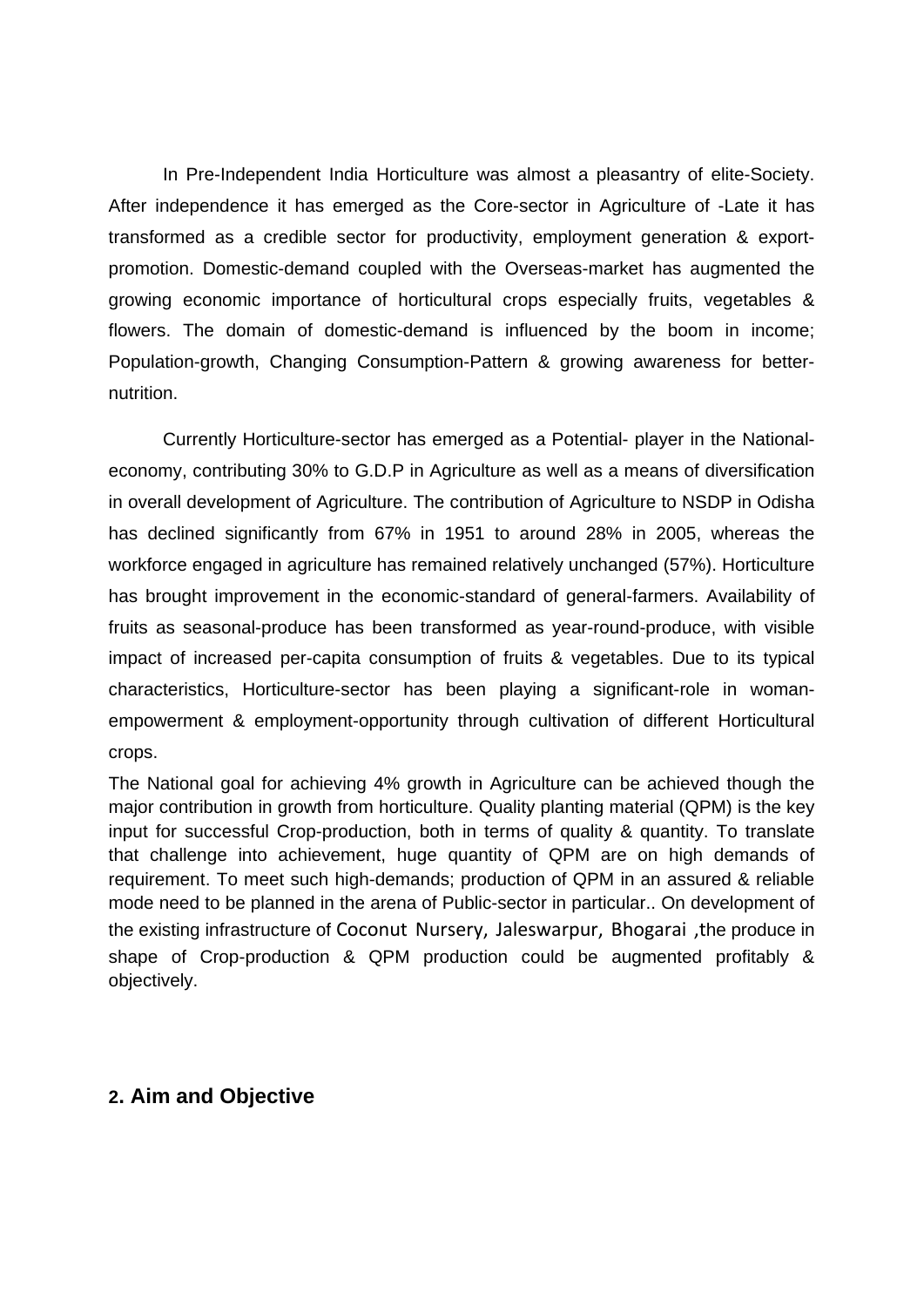The proposal for Development of Coconut Nursery, Jaleswarpur, Bhogarai is with following objectives.

- i. To develop the Farm as a center of model Horticultural activities in the district.
- ii. To disseminate advanced technologies up to the door step of farmers of the district.
- iii. To create new avenues for QPM production of different fruit plants, hybrid vegetables and flower seedlings as per requirement of the public.
- iv. To enhance the capacity building and skill development of the farmers and entrepreneurs.
- v. To make the farm profitable through farm-produce and production of QPM
- vi. To create a congenial-atmosphere for discharge of diligent-duty.

### **3. Feasibility of the Project & Basic Information**

The project is feasible as activities is taken up in the Govt. Horticulture Farm and is located in front of the Block office , Bhogarai .

 The Farm is under the administrative-control of Deputy Director of Horticulture, Balasore since 1993 stretching over an area of 2.69 Hectare with present position over about 2.69 Hectare. The category of land was found to be as Bagayat. The Tahasildar , Bhogarai has been moved for conversion and alienation of the entire land of 2.69 Hectare. The Farm has ample scope for increasing the produce capacity with additional planted area & enhancement of other activities.

#### **Existing-status of the Offices:**

#### **i) Existing Infrastructure**

- (b) Total area :- 2.69 Hectare.
- (c) Plantation area :- 2.2 Hectare.

|     | (d) Details of Mother Plants.       |         | Age       |
|-----|-------------------------------------|---------|-----------|
| (1) | Coconut (Eastcoast tall) - 160 nos. |         | - 43 yrs. |
|     | (ii) $\text{Cashew}(V-4)$ -         | 40 nos. | - 12 yrs  |

#### **ii) Existing Infrastructure of the Farm:**

| i)<br>Shade net house |  | Nil |
|-----------------------|--|-----|
|-----------------------|--|-----|

- ii) Poly House Nil
- iii) 10HP electric motor for river lifting 1 No

## **4. Competency and Sustainability**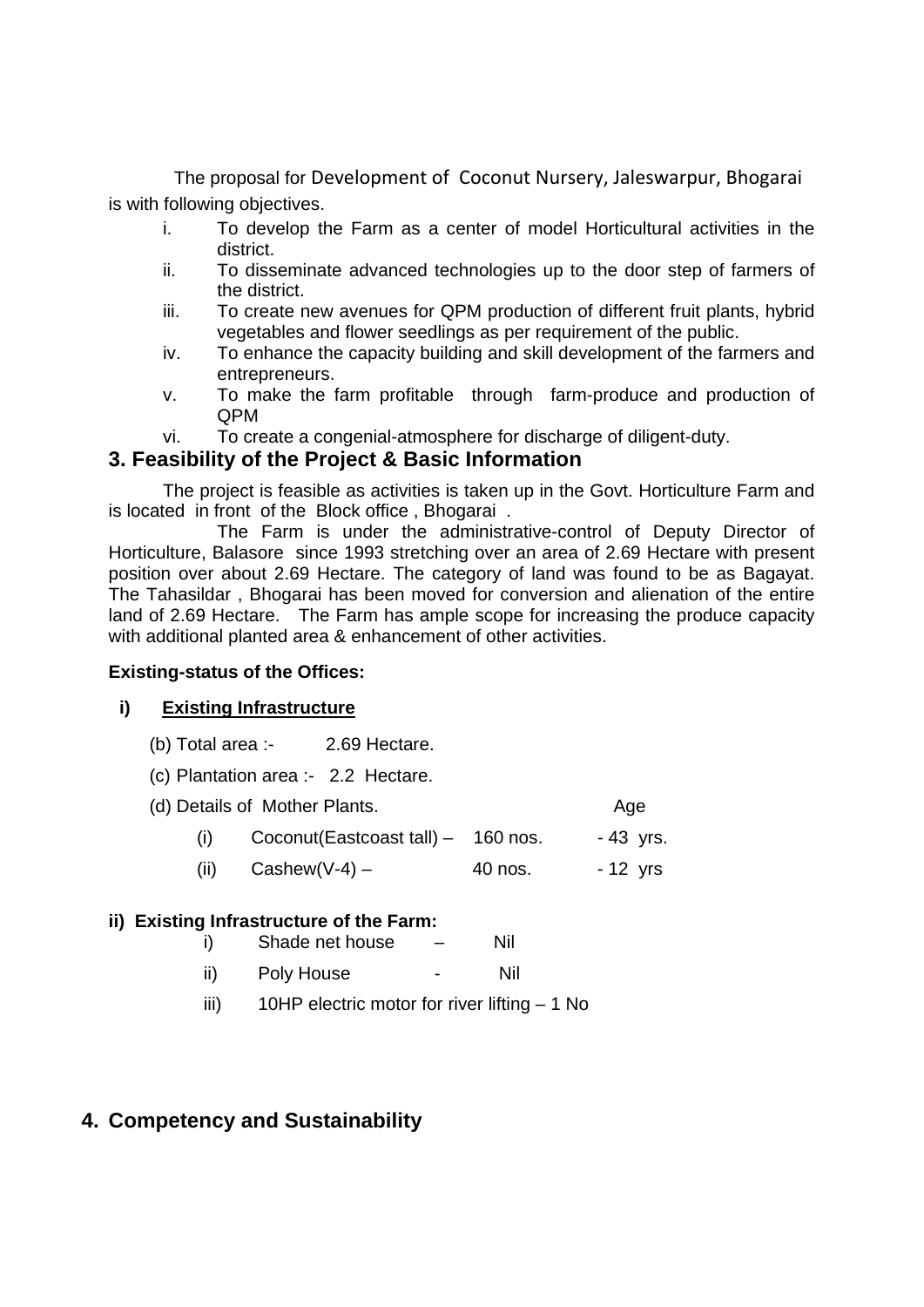The farm is under the control of Dy. Director of Horticulture, Balasore and is maintained by efficient skilled manpower. The revenue generated by selling the quality planting materials (QPM) is utilized for making the farm sustainable. The farm after development can be managed with existing manpower.

**Staff Position: Horticulture Overseer 1 No** HEW: 2 Nos.

### **5. Sector & Sub-Sectors:**

Horticulture - Infrastructure and Assets stream of RKVY

#### **6. Anticipated Benefit**

The QPM production will increase in double under fruit crops and 2 lakhs of hybrid vegetable seedlings will be produced annually which will generate revenue. It will also act as a training center to provide technical knowledge to the farmers and entrepreneurs to grow vegetables and fruit crops in scientific manner. Around 5,00,000 Papaya & 3,00,000 Drumstick seedling will be raised annually. Apart from this 1 lakh of Marigold cuttings will be raised. The revenue receipt would be increased 30% per Annum.

# **7. A) Out Put of the Project**

The following works will be done for improvement of the farm.

| SI<br>No.      | Items                                                                                        | Unit       | Qnty. |
|----------------|----------------------------------------------------------------------------------------------|------------|-------|
| 1              | Construction of masonry compound wall                                                        | Rmt        | 500   |
| 2              | Construction of Godown - cum- watcher shed (60ft. x 12ft)                                    | Sqft.      | 720   |
| 3              | Construction of C.C. Road (width 4 mt x Height 0.3 Mt.) (Sand, CC<br>$1:4:8$ , C.C $(1:2:4)$ | Rmt.       | 120   |
| $\overline{4}$ | Digging of Deep Tube well                                                                    | <b>Nos</b> | 1     |
| 5              | Poly House (Tubular Structure) with development of plants                                    | Sqm.       | 1000  |
| 6              | Land development & bed Preparation                                                           |            | L/S   |

## **B) Out Come of the Project**

- $\triangleright$  The quality planting materials production will increase. The farmers of nearby areas can able to get good quality vegetable seedlings as well as fruit planting materials.
- $\triangleright$  It will act as demonstration center for the farmers.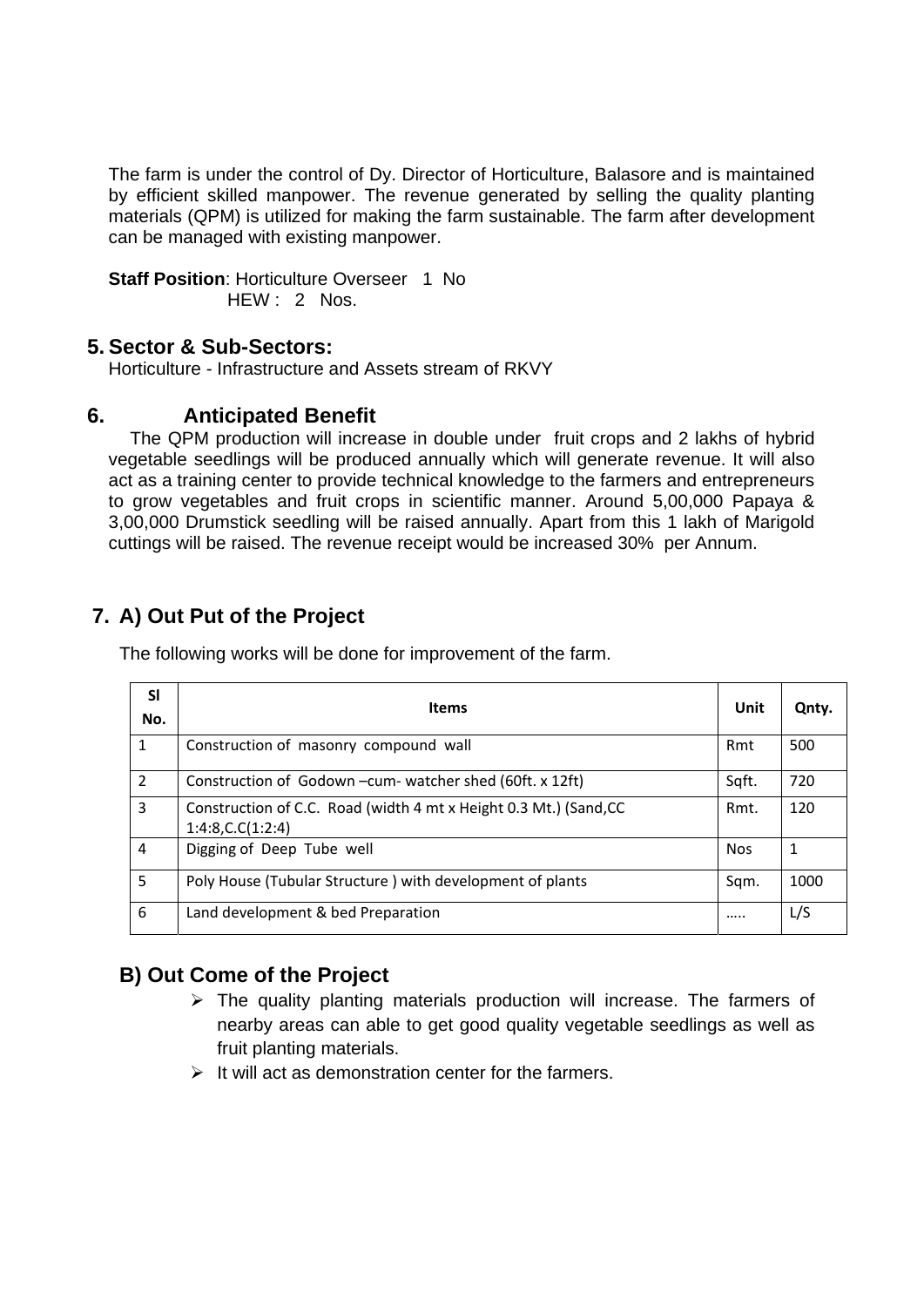### **8. PROPOSED DEVELOPMENT ACTIVITIES: COCONUT NURSERY,**

| <b>SI</b><br>No. | <b>Items</b>                                                                            | <b>Unit</b> | Qnty.        | Rate(Rs) | <b>Total Cost in</b><br>Lakhs |
|------------------|-----------------------------------------------------------------------------------------|-------------|--------------|----------|-------------------------------|
| $\mathbf{1}$     | Construction of masonry compound wall                                                   | Rmt         | 500          | 6200     | 31.00                         |
| 2                | Construction of Godown-cum-watcher shed<br>(60ft. x 12ft)                               | Sqft.       | 720          | 1350     | 9.72                          |
| 3                | Construction of C.C. Road (width 4 mt x Height<br>0.3 Mt.) (Sand, CC 1:4:8, C. C(1:2:4) | Rmt.        | 120          | 8750     | 10.50                         |
| 4                | Digging of Deep Tube well                                                               | <b>Nos</b>  | $\mathbf{1}$ | 1.50     | 1.50                          |
| 5                | Poly House (Tubular Structure) with<br>development of plants                            | Sqm.        | 1000         | 935      | 9.35                          |
| 6                | Land development & bed Preparation                                                      |             |              | L/S      | 1.5                           |
|                  | <b>TOTAL :</b>                                                                          |             |              |          | 63.57                         |

#### **Jaleswarpur , Bhogarai**

 *(Rupees Sixty three lakhs fifty seven thousand ) Only.* 

*The detailed estimate is enclosed at Annexure – I* 

## **9. TIME LINE:**

| SI             | Items                                                                                   | Unit | Year wise amount to be spent |        |            |        | <b>Total Cost in</b><br>Lakhs |
|----------------|-----------------------------------------------------------------------------------------|------|------------------------------|--------|------------|--------|-------------------------------|
| No.            |                                                                                         |      | 2015-16                      |        | 2016-17    |        |                               |
|                |                                                                                         |      | Unit                         | Amount | Unit       | Amount |                               |
| $\mathbf{1}$   | Construction of masonry compound<br>wall                                                |      |                              |        | Rmt        | 6200   | 31.00                         |
| $\overline{2}$ | Construction of Godown-cum-watcher<br>shed (60ft. x 12ft)                               |      |                              |        | Sqft.      | 1350   | 9.72                          |
| 3              | Construction of C.C. Road (width 4 mt x<br>Height 0.3 Mt.) (Sand, CC 1:4:8, C. C(1:2:4) |      |                              |        | Rmt.       | 8750   | 10.50                         |
| 4              | Digging of Deep Tube well                                                               |      |                              |        | <b>Nos</b> | 1.50   | 1.50                          |
| 5              | Poly House (Tubular Structure) with<br>development of plants                            |      |                              |        | Sqm.       | 935    | 9.35                          |
| 6              | Land development & bed Preparation                                                      |      |                              |        |            | L/S    | 1.5                           |
|                | <b>TOTAL:</b>                                                                           |      |                              |        |            |        | 63.57                         |

 *(Rupees Sixty three lakhs fifty seven thousand ) Only.*